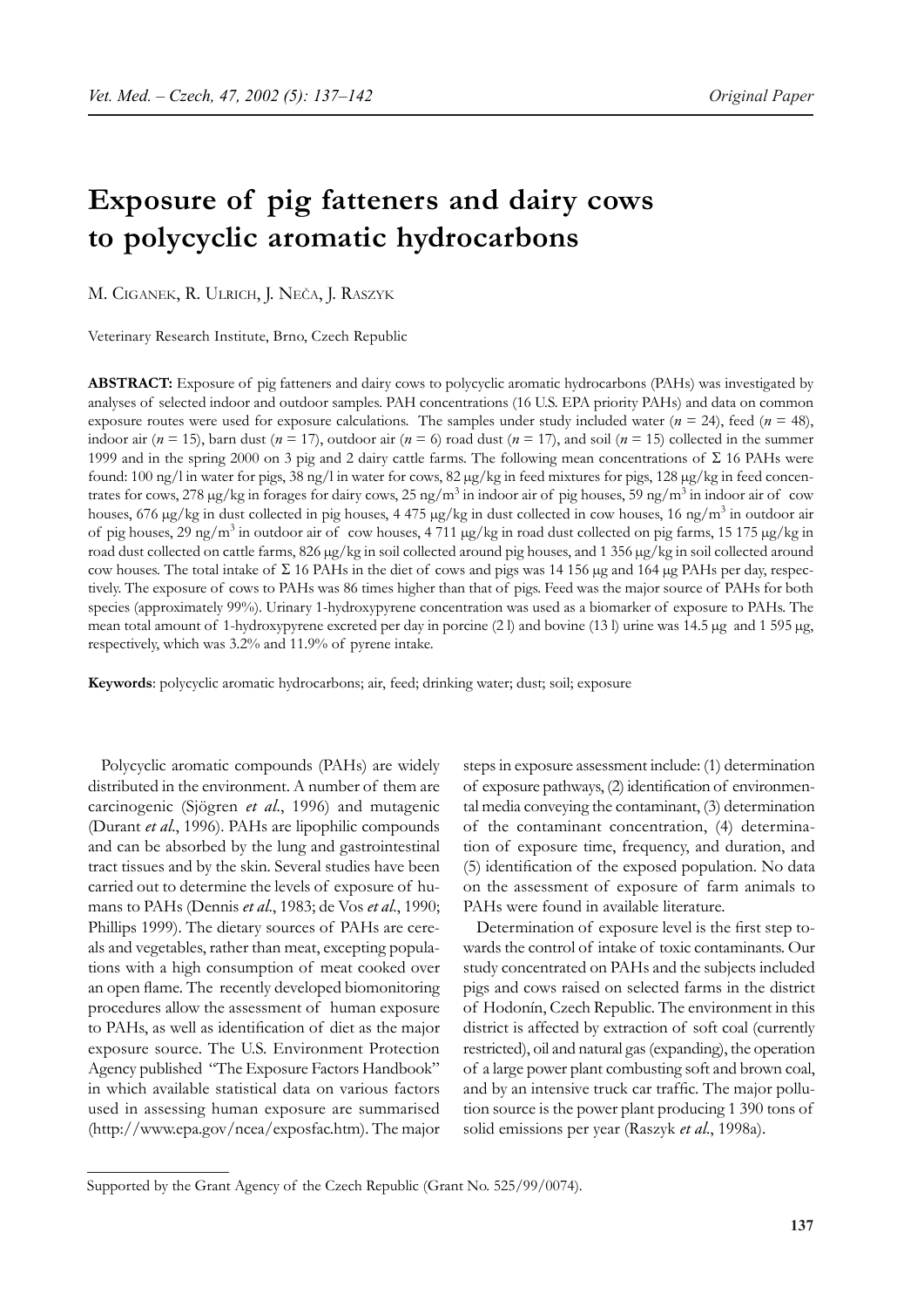Polycyclic aromatic hydrocarbons have been the subject of our research since 1994. The papers published so far dealt with:

- a) mutagenic factors in the environment of animal houses (Raszyk *et al*., 1998a);
- b) sources of PAHs on animal farms (Raszyk *et al*., 1998b) and in feed mills (Raszyk *et al*., 1999a);
- c) biomarkers of exposure to PAHs (Raszyk *et al*., 1999b) and
- d) PAH concentrations in indoor air of animal houses (Ciganek *et al*., 2000).

The objectives of the present study were 1) to establish whether there exist differences in the pollution rate between pig and cattle farms; 2) to quantify the contribution of feeds and water to the overall PAH pollution burden; 3) to determine differences in exposure by PAHs between pig and cow.

# **MATERIAL AND METHODS**

# **Chemicals**

PAHs (naphthalene, acenaphthylene, acenaphthene, fluorene, phenanthrene, anthracene, fluoranthene, pyrene, benz[*a*]anthracene, chrysene, benzo[*b*]fluoranthene, benzo[*k*]fluoranthene, benzo[*a*]pyrene, indeo[123-*c,d*]pyrene, dibenz[*a,h*]anthracene, benzo[*ghi*] perylene) were supplied by Dr. Ehrenstorfer (Augsburg, FRG). The organic solvents used were for organic trace analysis. All the other chemicals used were of the highest purity available.

#### **Site description**

The contents of PAHs in selected samples and exposure rates were determined on three pig (I–III) and two cattle farms (IV–V).

The pig farm I housed 17 000 fatteners in 15 separate premises. All the pigs were fed a liquid diet prepared with drinking water from a public source. Finger drinkers were also at disposal. The premises were heated with soft and brown coal.

The pig farm II housed 10 000 fatteners fed a liquid diet. Water from a private source was used for liquid diet preparation. No drinkers were installed. The premises were heated with natural gas.

The pig farm III housed 1 650 fatteners fed a liquid diet prepared with drinking water from a public source. Finger drinkers were also at disposal. The premises were heated with brown coal.

The cattle farm IV housed 338 dairy cows fed forages (hay, haylage, silage) and concentrates including also rapeseed meal, wheat bran, and malt flower. One half of drinking water was supplied from a public source and the other from a well on the farm. The animals are watered from drinking bowls containing water mixed from the two sources. The premises were heated with bituminous coal.

The cattle farm V housed 265 dairy cows fed the same diet as those on the farm IV. The animals were watered from drinking bowls supplied with water from a public source. The premises were equipped with electric heaters.

## **Sampling**

Feed samples ( $n = 48$ ) were collected in feed rooms. The set included 22 samples of feed mixtures for pigs, 14 samples of concentrate mixtures for dairy cows, 12 samples of hay. Minimum amount of each sample was 500 g.

Water samples  $(n = 24)$  were collected from drinkers or in the feed rooms. The set included 14 and 10 samples collected on pig and cattle farms, respectively. Minimum sample volume was 2 000 ml.

Barn dust samples  $(n = 17)$  were collected with an electric vacuum cleaner with an output of  $1.62 \text{ m}^3$  of air per 1 min. The samples were collected into disposable paper bags. The mean sampling area and sampling time were  $100 \text{ m}^2$  and  $15 \text{ min}$ , respectively, and mean sample sizes were 500 g for the pig houses and 400 g for the cattle houses. Larger particles, amounting to approximately 5% w/w, had been separated by sieving through 7 mm mesh before the samples were analysed.

Outdoor dust samples (*n* = 17) were collected from asphalted service roads using the technique described above. The sample size ranged from 500 to 1 000 g. Larger particles, amounting to approximately 10% w/w, had been separated by sieving through 7 mm mesh before the samples were analysed.

Soil samples were collected at a distance of not more than 10 m from the animal houses from the depth of 10 cm. The minimum sample size was 1 000 g.

Air samples were collected with a large-volume pump with an output of approx. 20  $m^3/h$  (PS-1 Graseby-Andersen, USA) and the following sampling materials: glass microfibre filters Z-5 (Filpap, Štětí, Czech Republic) with a diameter of 102 mm and thickness of 350 µm; polyurethane foam filters of the polyether type N 2227 (Gumotex, Břeclav, Czech Republic) with a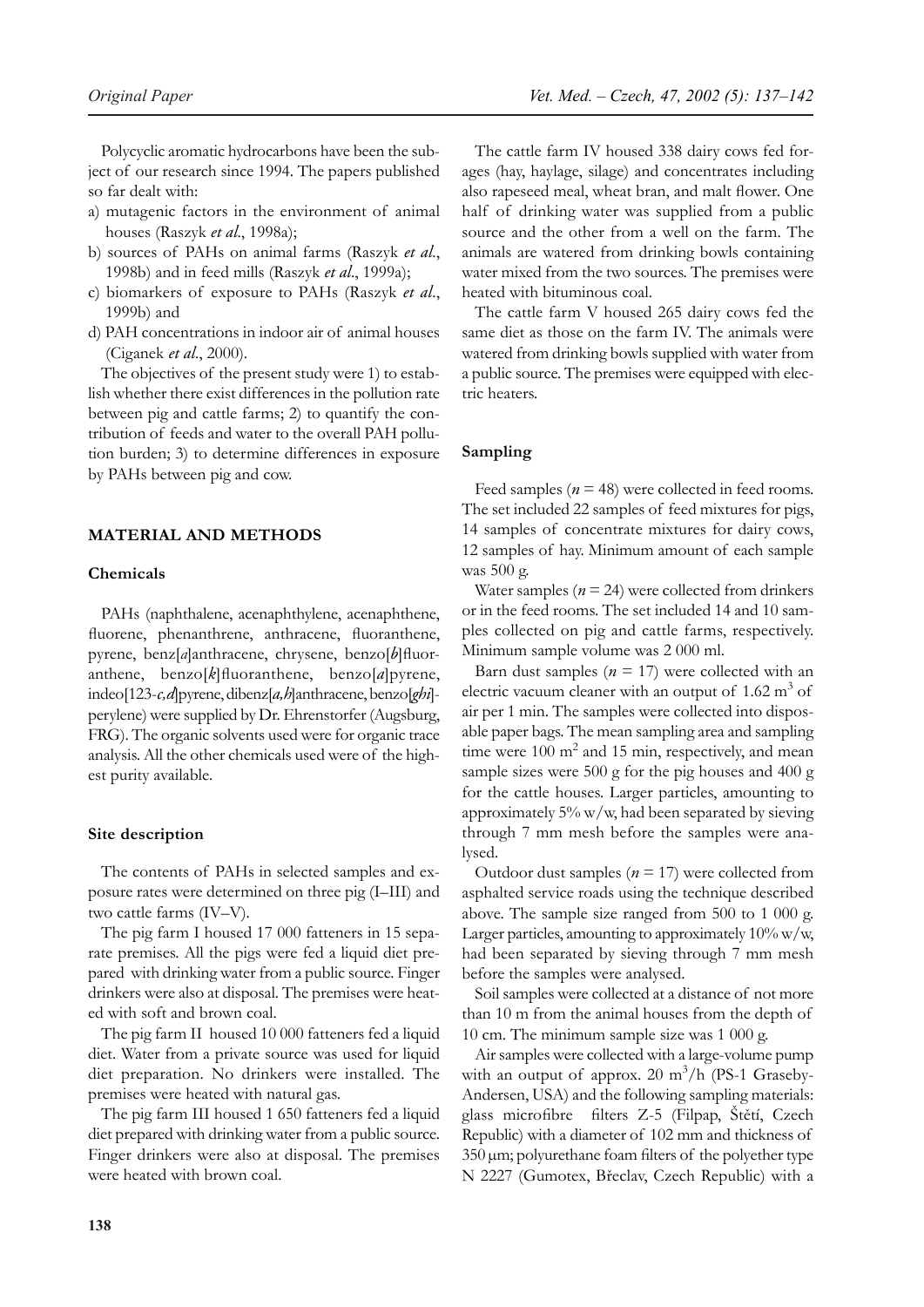density of  $0.022$  g/cm<sup>3</sup> put into glass thimbles with a supporting noncorrosive grid (Graseby-Andersen, USA).

## **Analytical methods**

Analytical methods used for the detection and determination of the 16 PAHs in feeds, drinking water, dust, soil, and air were described in detail in our earlier papers (Raszyk *et al.*, 1998a; Ciganek *et al.,* 2000). Briefly, PAHs were extracted with dichloromethane, co-extracts were separated by gel permeation chromatography and the analytes were determined by GC-MS. Total urine 1-hydroxypyrene was determined by reverse HPLC with fluorimetric detection preceded by enzymatic hydrolysis of 1-hydroxypyrene conjugates with glucuronic acid and sulphate (Raszyk *et al.*, 1999b).

## **RESULTS AND DISCUSSION**

# **Concentrations of PAHs in the indoor and outdoor environment**

Mean concentrations of PAHs in the indoor and outdoor environment of the farms are shown in Tables 1 and 2. The following data have been tabulated: sample material incl. concentration units; (*n*) number of analysed samples;  $\Sigma$  PAHs) mean concentration of sum of 16 PAHs; (Σcarc. PAHs) mean concentration of sum of the 7 carcinogenic PAHs; (Py) mean concentration of pyrene; (BaP) mean concentration of benzo(a)pyrene; (% carc. PAHs) percentage of carcinogenic PAHs from the sum of the 16 PAHs.

The concentration of sum of 16 PAHs was higher on cattle farms than on pig farms. The highest mean concentrations of 15 175 µg/kg and 4 711 µg/kg were found in road dust samples collected on cattle and pig farms, respectively. The highest proportion of 7 carcinogenic PAHs (34%) was detected in soil samples collected on pig farms.

## **PAH concentrations in barn dust, road dust and soil**

Results of analyses indicate that, among the indoor samples, barn dust was the most significant source of contamination. Mean concentrations of  $\Sigma$  16 PAHs and Σ 7 carcinogenic PAHs (chrysene, benz[*a*]-anthracene, benzo[*b*]fluoranthene, benzo[*k*]fluoranthene, benzo[*a*]pyrene, indeno[1,2,3-cd]pyrene and dibenz- [a,h]anthracene) were higher on the cattle farms than on the pig farms (4 475 vs. 676 µg/kg and 162 vs.  $38 \mu g/kg$ , respectively).

Analyses of road dust samples provide an information on topical contamination of the immediate surroundings of animal houses. Mean concentrations of Σ 16 PAHs and Σ 7 carcinogenic PAHs were higher on the cattle farms than on the pig farms (15 175 vs. 4 711 µg/kg and 899 vs. 364 µg/kg, respectively). Windy weather and opening of windows and doors can increase the concentration of PAH-conveying dust particles in the indoor environment of animal houses.

Results of soil analyses are indicative of chronic contamination of immediate surroundings of animal houses. Mean concentrations of  $\Sigma$  16 PAHs and  $\Sigma$  7 carcinogenic PAHs in the soil samples were higher on the cattle farms than on the pig farms (1 356 vs. 826  $\mu$ g/kg and 394 vs. 269  $\mu$ g/kg, respectively).

# **Exposure of farm animals to PAHs**

PAH-exposed animal species undergo inhalation exposure, dermal exposure and oral exposure to a certain extent. PAHs do not usually enter the body through the skin under normal condition, therefore dermal exposure was neglected in our study. Average PAH concentrations in the selected samples were used to calculate the level of exposure.

## Oral exposure

Data on concentrations of PAHs in feed mixtures were used to calculate the exposure of feeder pigs. At an intake of 2 kg of a feed mixture, a finisher with a live weight of 100 kg received 164 μg of Σ 16 PAHs (14.4 µg of pyrene) per day.

Concentration of PAHs in roughages are relevant in ruminants. Calculations of a average intake were based on data on concentrations of PAHs in hay. At an intake of 50 kg of roughages, a cow received 13 900 µg of  $\Sigma$  16 PAHs (1 505 µg of pyrene) per day. At a daily intake of 2 kg of concentrate mixtures, one cow received additional 256 μg of Σ 16 PAHs (90 μg of pyrene) per day. Total intakes of  $\Sigma$  16 PAHs and pyrene in the diet were 14 156 µg and 1 595 µg per day, respectively, which was a 86fold  $(Σ 16 PAHs)$  and 111fold (pyrene) of the amount received by finishing pigs. Expressed in terms of relative intake, a pig with a bodyweight of 100 kg received 1.64  $\mu$ g of  $\Sigma$  16 PAHs per 1 kg per day, while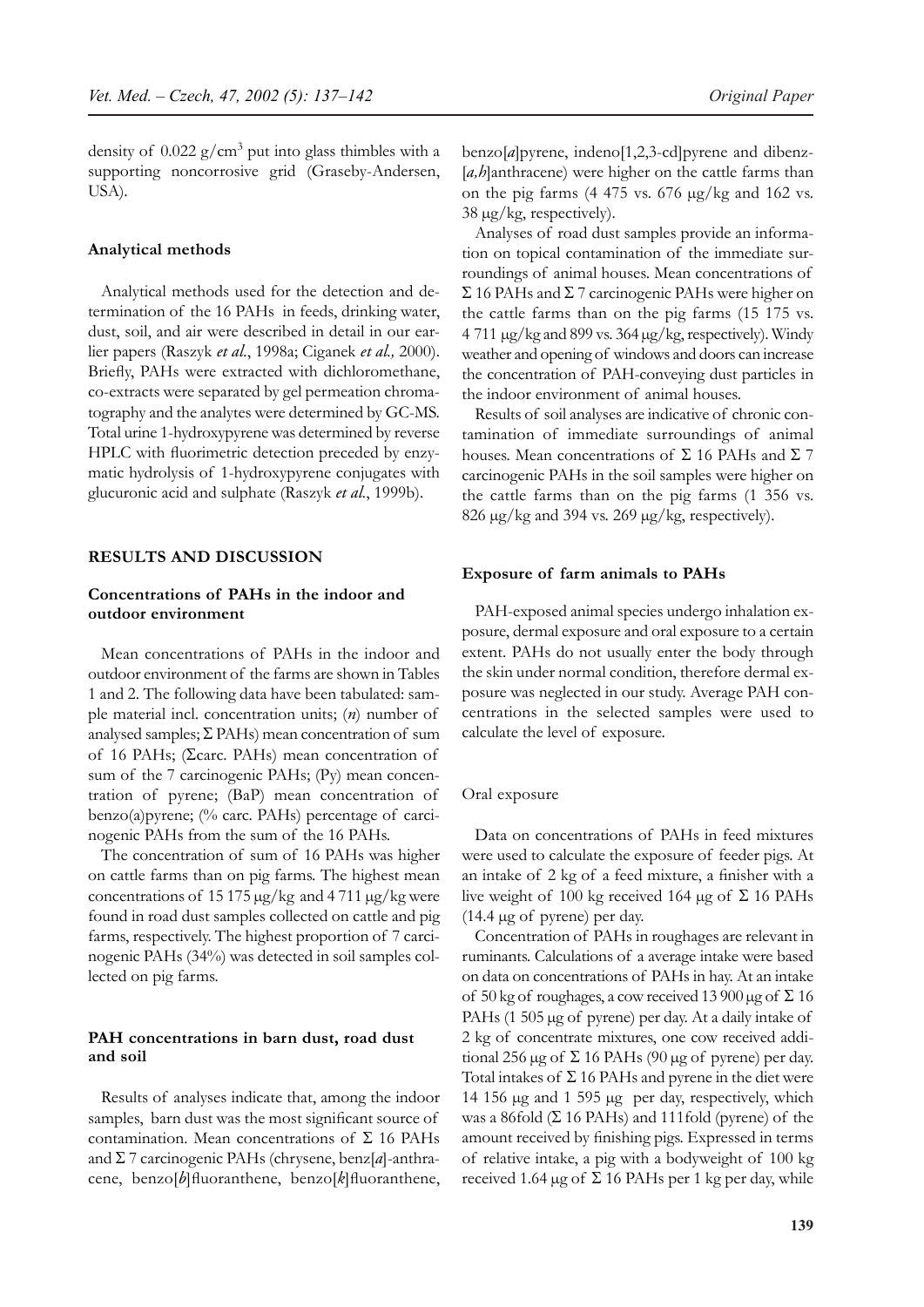that of a cow with a bodyweight of 400 kg 35.4 µg of  $\Sigma$  16 PAHs per 1 kg per day, or a 22fold of the amount received by the pig.

Analyses of drinking water can complete the information on oral exposure to PAHs. At a consumption of 8 l of water, a finishing pig with a bodyweight of 100 kg received 0.8 μg of Σ 16 PAHs (0.068 μg of pyrene) per day. Similarly a cow with a bodyweight of 400 kg consuming 40 l of water received 1.52 µg of Σ 16 PAHs (0.092 µg of pyrene) per day, which was twice as much as in the pig. Expressed in terms of relative intake, a pig received with drinking water additional 0.008 μg and a cow 0.0038 μg of Σ 16 PAHs per 1 kg of bodyweight per day.

Inhalation exposure

Our earlier investigations, done in the same premises, demonstrated that the mean indoor air concentrations of the 16 PAHs on the pig and the cattle farms were 25 and 56 ng/m<sup>3</sup> , respectively (Ciganek *et al*., 2000). At a mean inspired air volume of  $10 \text{ m}^3$  per 24 h, a pig with a bodyweight of 100 kg received 0.25 μg of Σ 16 PAHs (0.03 μg of pyrene); the corresponding values for a cow with a bodyweight of 400 kg were 40 m<sup>3</sup> and 2.24 µg of  $\Sigma$  16 PAHs (0.28 µg of pyrene). Expressed in terms of relative intake, a pig received by breathing additional 0.0025 µg and a cow 0.0056  $\mu$ g of  $\Sigma$  16 PAHs per kg bodyweight per day.

#### Total PAHs exposure

Overall results of pigs and cows exposure by PAHs from different exposure sources are shown in Table 3. Considering the summary (feed  $+$  water  $+$  air) relative intake, the exposure was approximately 20 times higher in the cows than in the pigs (35.4 vs. 2.57 ng per 1 kg body weight per day).

Table 1. Mean concentrations of polycyclic aromatic hydrocarbons (PAHs) in the indoor and outdoor environment of pig houses

| Sampled material           | $\boldsymbol{n}$ | $\Sigma$ PAH <sub>s</sub> | $\Sigma$ carcinogenic<br><b>PAHs</b> | $P_{V}$ | BaP  | % carcinogenic<br><b>PAHs</b> |
|----------------------------|------------------|---------------------------|--------------------------------------|---------|------|-------------------------------|
| Water $(ng/l)$             | 14               | 100                       | 51                                   | 8.5     | 6.7  | 9.2                           |
| Feed mixtures $(\mu g/kg)$ | 22               | 82                        | 2.3                                  | 7.2     | 0.3  | 4.0                           |
| Indoor air $(ng/m3)$       | 9                | 25                        | 1.3                                  | 3.0     | 0.17 | 5.1                           |
| Barn dust $(\mu g/kg)$     | 11               | 676                       | 38                                   | 26      | 1.1  | 9.0                           |
| Outdoor air $(ng/m3)$      | 3                | 16                        | 1.0                                  | 1.4     | 0.09 | 7.8                           |
| Road dust $(\mu g/kg)$     | 11               | 4 7 1 1                   | 364                                  | 140     | 8.3  | 13                            |
| Soil $(\mu g/kg)$          | 9                | 826                       | 269                                  | 78      | 12   | 34                            |

Table 2. Mean concentrations of polycyclic aromatic hydrocarbons (PAHs) in the indoor and outdoor environment of cow houses

| Sampled material               | $\boldsymbol{n}$ | $\Sigma$ PAH <sub>s</sub> | $\Sigma$ carcinogenic<br>PAH <sub>s</sub> | $P_{V}$ | BaP  | % carcinogenic<br>PAH <sub>s</sub> |
|--------------------------------|------------------|---------------------------|-------------------------------------------|---------|------|------------------------------------|
| Water $(ng/l)$                 | 10               | 38                        | 11                                        | 2.3     | 0.1  | 8.7                                |
| Feed concentrates $(\mu g/kg)$ | 14               | 128                       | 34                                        | 1.8     | 0.6  | 12                                 |
| Forages $(\mu g/kg)$           | 12               | 278                       | 24                                        | 30.1    | 3.0  | 16                                 |
| Indoor air $(ng/m^3)$          | 6                | 56                        | 4.3                                       | 7.0     | 0.5  | 7.0                                |
| Barn dust $(\mu g/kg)$         | $\overline{4}$   | 4 4 7 5                   | 162                                       | 33.6    | 1.2  | 17                                 |
| Outdoor air $(ng/m3)$          | $\overline{4}$   | 29                        | 2.4                                       | 2.5     | 0.3  | 7.0                                |
| Road dust $(\mu g/kg)$         | $\overline{4}$   | 15 175                    | 899                                       | 206     | 10.0 | 13                                 |
| Soil $(\mu g/kg)$              | $\overline{4}$   | 1 3 5 6                   | 394                                       | 90      | 15.0 | 30                                 |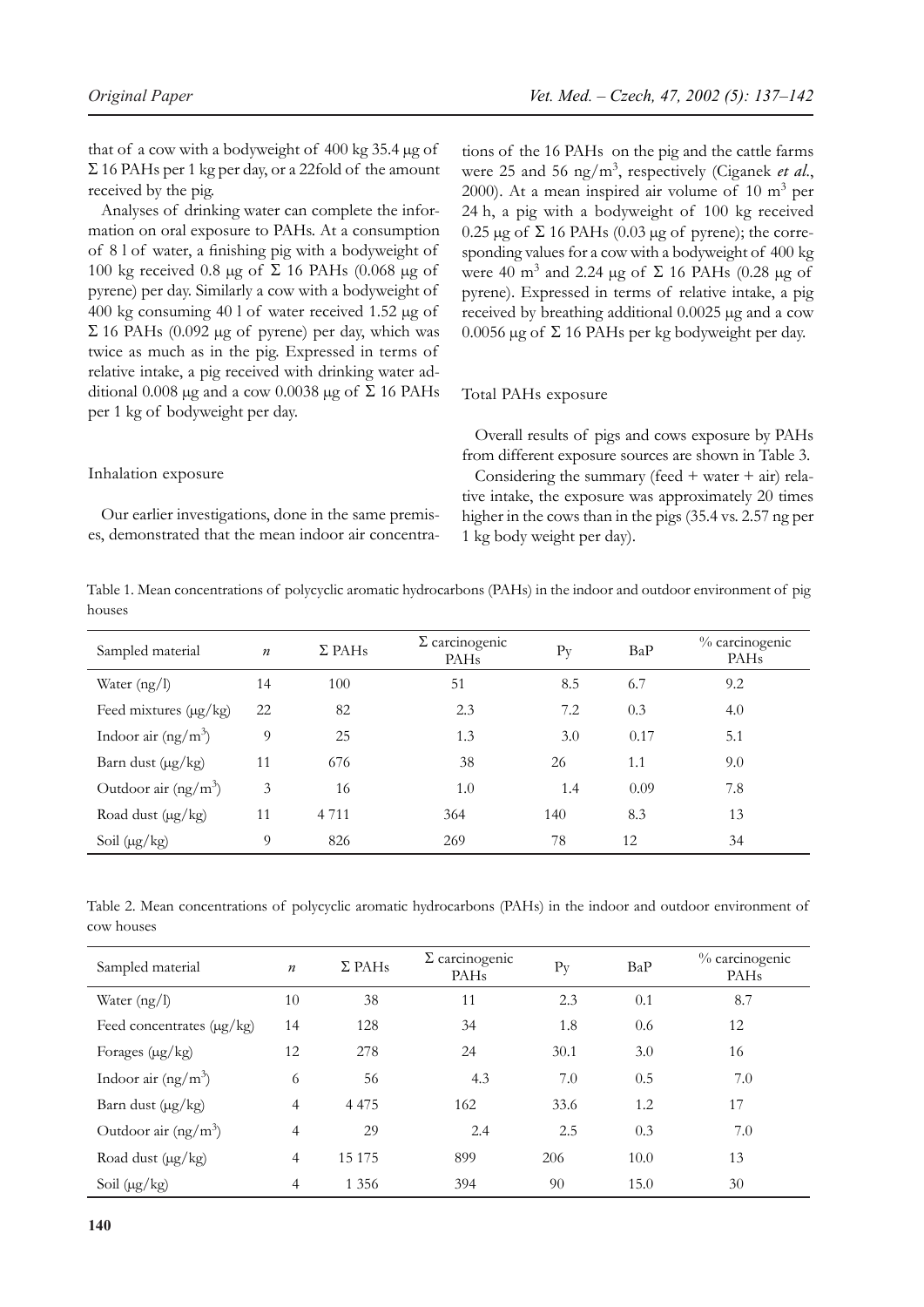Table 3. Total PAHs exposure

|                               | Pigs | Cows   |
|-------------------------------|------|--------|
| Feeds $(\mu g / day)$         | 256  | 14 156 |
| Water $(\mu g / day)$         | 0.80 | 1.5    |
| Inspired air $(\mu g / day)$  | 0.25 | 2.2.   |
| Sum of intake $(\mu g / day)$ | 257  | 14 160 |
| Exposure $(\mu g/kg/day)$     | 2.6  | 35     |

Feed was the major source of PAHs on the pig and the cattle farms (99.5% in pigs and 99.9% in cows). The contributions of drinking water and indoor air contaminants were negligible.

Most authors who studied human exposure identified the diet as the major source of PAHs. Based on a total daily consumption of 1.46 kg food and beverages, the total daily dietary load of PAHs in the UK was calculated to be 3.70 µg (Dennis *et al*., 1983). A similar study of the Dutch diet estimated an average daily intake of PAHs at between 5 and 17 µg/day (de Vos *et al*., 1990). The Dutch study also concluded that cereal products were the major source of PAHs, and that significant contributors were also vegetable oils and their products. In our study the total daily intakes of PAHs in pigs and cows were approximately 20 and 150 times higher, respectively.

## **Urinary pyrene excretion**

Urinary concentration of 1-hydroxypyrene can be used as a biological indicator of recent intake of PAHs (Jongeneelen, 1994, 1997, 2001; Strickland and Daehee, 1999) (see Table 4). Metabolites of PAHs with 2 and 3 rings are preferentially excreted in the urine, while higher molecular ones are excreted in faeces (Jacob and Grimmer, 1996).

Table 4. Urinary pyrene excretion

|                                                                               | Pigs<br>$(n = 49)$ | Cows<br>$(n = 40)$ |
|-------------------------------------------------------------------------------|--------------------|--------------------|
| 1-Hydroxypyrene                                                               | 0.23               | 14.5               |
| in urine $(\mu g/l)$<br>1-Hydroxypyrene<br>excreted (µg/day)                  | 0.46               | 189                |
| Pyrene intake $(\mu g / day)$<br>Pyrene excretion<br>$(\% \text{ of intake})$ | 14.5<br>3.2        | 1.595<br>11.9      |

Urine samples collected in the same premises were analysed for 1-hydroxypyrene concentrations in an earlier study (Raszyk *et al*., 1999a). Mean concentrations of total 1-hydroxypyrene in porcine and bovine urine were 0.23 and 14.5 µg/l. Mean total amounts of 1-hydroxypyrene excreted per day in porcine (2 l) and bovine (13 l) urine were 14.5 µg and 1 595 µg, respectively, which amounted to 3.2% a 11.9% of the calculated intake pyrene exposure (Table 4).

#### **CONCLUSIONS**

As far as we known, this is the first comprehensive information on the exposure of cattle and pigs to PAHs quantifying also the role of possible contamination sources.

The exposure of cows to PAHs was found to be 86 times higher than the exposure of pigs.

The major source of PAHs for both the species was the feed. The contribution of drinking water and inhaled air to the total PAH burden was negligible.

Mean total amounts of 1-hydroxypyrene excreted per day in porcine (2 l) and bovine (13 l) urine were 14.5 µg and 1 595 µµg, respectively, which amounted to 3.2% a 11.9% of pyrene intake.

# **REFERENCES**

- Ciganek M., Raszyk J., Kohoutek J., Ansorgova A., Salava J., Palac J. (2000): Polycyclic aromatic hydrocarbons (PAHs, nitro-PAHs, oxy-PAHs), polychlorinated biphenyls (PCBs) and organic chlorinated pesticides (OCPs) in the indoor and outdoor air of pig and cattle houses. Vet. Med. – Czech, *45*, 217–226.
- Dennis M.J., Massey R.C., McWeeny D.J., Knowles M.E., Watson D. (1983): Analysis of polycyclic aromatic hydrocarbons in the UK total diet. Food Chem. Toxicol., *21*, 569–574.
- De Vos R.H., van Dokkum W., Schouten A., de Jong-Berkhout P. (1990): Polycyclic aromatic hydrocarbons in Dutch total diet samples (1984–1986). Food Chem. Toxicol., *28*, 263–268.
- Durant J.L., Busby Jr. W.F., Lafleur A.L., Penman B.W., Crespi C.L. (1996): Human cell mutagenicity of oxygenated, nitrated and unsubstituted polycyclic aromatic hydrocarbons associated with urban aerosols. Mutat. Res., *371*, 123–157.
- Jacob J., Grimmer G. (1996): Metabolism and excretion of polycyclic aromatic hydrocarbons in rat and human. Centr. Eur. J. Publ. Hlth., *4*, Suppl., 33–39.